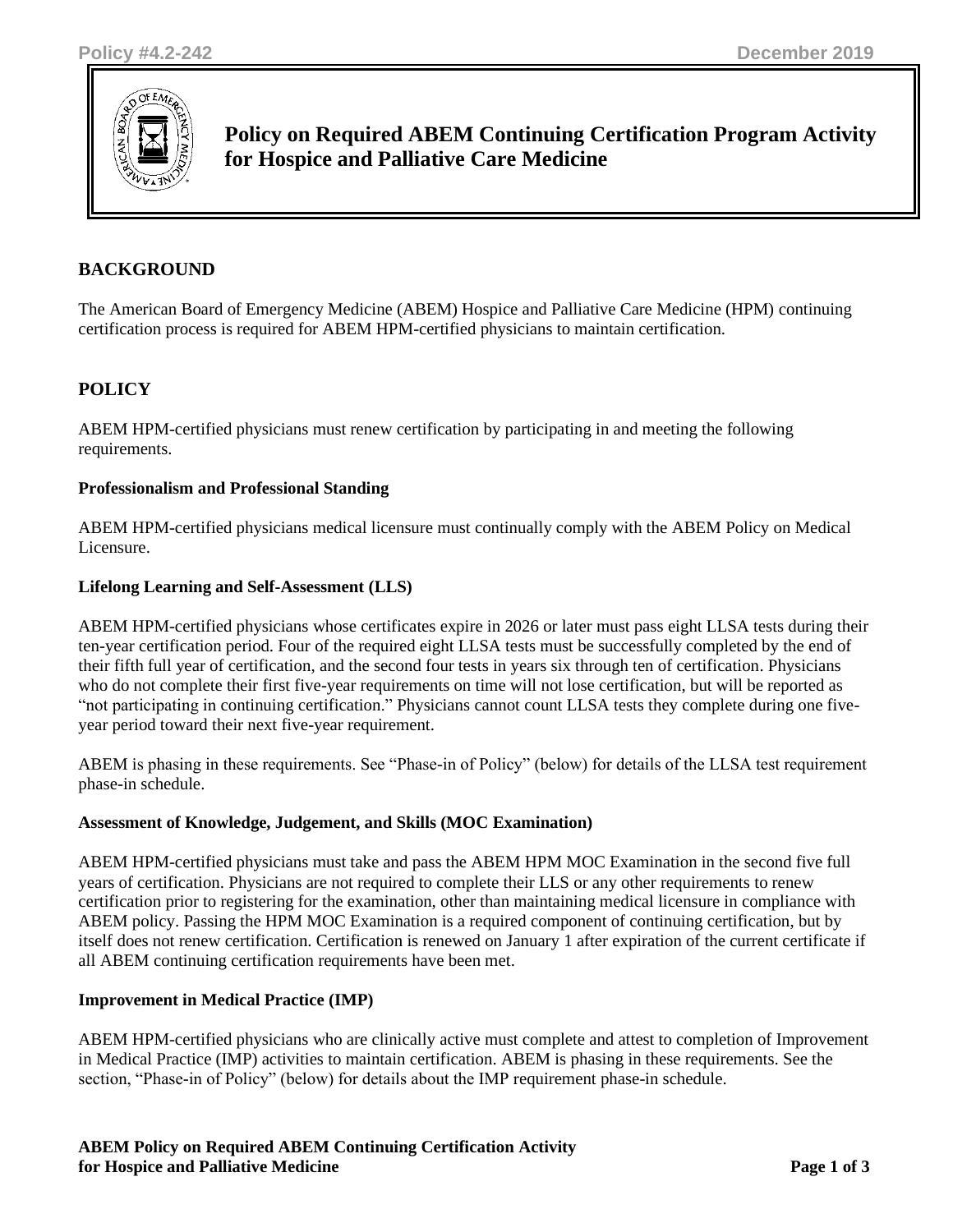When IMP requirements are fully phased in, physicians will be required to complete one IMP activity by the end of their fifth full year of certification, and one IMP activity in years six through ten of certification. Physicians who do not complete their first five-year requirements on time will not lose certification, but will be reported as "not participating in continuing certification." IMP activities must follow ABEM IMP Activity Guidelines, described below.

Physicians may report IMP activities they complete within their practice. Alternatively, they may complete any ABEM-approved, third-party IMP module.

Physicians who inform ABEM that they are clinically inactive do not have IMP requirements. Clinically inactive physicians can change their clinical activity status by contacting the ABEM office. If they become clinically active again, physicians will have IMP requirements current at the time they become clinically active.

#### IMP Activity Guidelines

ABEM guidelines for completion of IMP patient care practice improvement activities require that the physician follow the following four steps:

- Review patient clinical care data from ten of the physician's patients. The data must be related to a single presentation, disease, or clinical care process that is part of *The Model of the Clinical Practice of Emergency Medicine* (EM Model) or the practice of Hospice and Palliative Care Medicine. Group data is acceptable if the individual physician's data is included. Measuring fewer than ten patients is acceptable if the activity is focused on a high-acuity, low-volume clinical issue.
- Compare the data to evidence-based guidelines. If such guidelines are not available, physicians may use expert consensus or comparable peer data.
- Develop and implement a practice improvement plan, which may be an individual or group effort.
- Review patient clinical care data from ten additional patients with the same presentation, disease, or clinical process as the first patient data review. Group data can be used if the physician's own patients are included, and measuring fewer than ten patients is acceptable if the activity is focused on a high-acuity, low-volume clinical issue. Use the new data to evaluate whether clinical performance has positively changed or if acceptable performance has been maintained.

#### Reporting IMP Activities to ABEM

Physicians report completion of IMP activities to ABEM by attesting that they have completed the activities following the ABEM IMP Activity Guidelines described above.

When physicians attest to completion of IMP activities, they are required to specify an independent verifier of their activities. The verifier must be someone with oversight or knowledge of the physician's completion of the activity.

Five percent of reported IMP activities will be randomly selected for verification. ABEM will ask verifiers to affirm that all of ABEM's guidelines for completion of the activity were met. Any activity that is not verifiable will not meet the requirement.

#### **Renewal of Certification**

ABEM HPM-certified physicians who have met all their ABEM requirements to renew certification will renew certification on January 1 immediately following expiration of their previous certification.

#### **Nonrenewal of Certification**

Physicians who do not meet all their ABEM requirements to renew certification by their certification expiration date are no longer certified. ABEM provides options for formerly certified physicians to regain certification, defined in the Policy on Regaining Certification. The options for regaining certification are based on the following:

- The number of required ABEM continuing certification activities a physician completed prior to certification expiration.
- **ABEM Policy on Required ABEM Continuing Certification Activity for Hospice and Palliative Medicine Page 2 of 3**